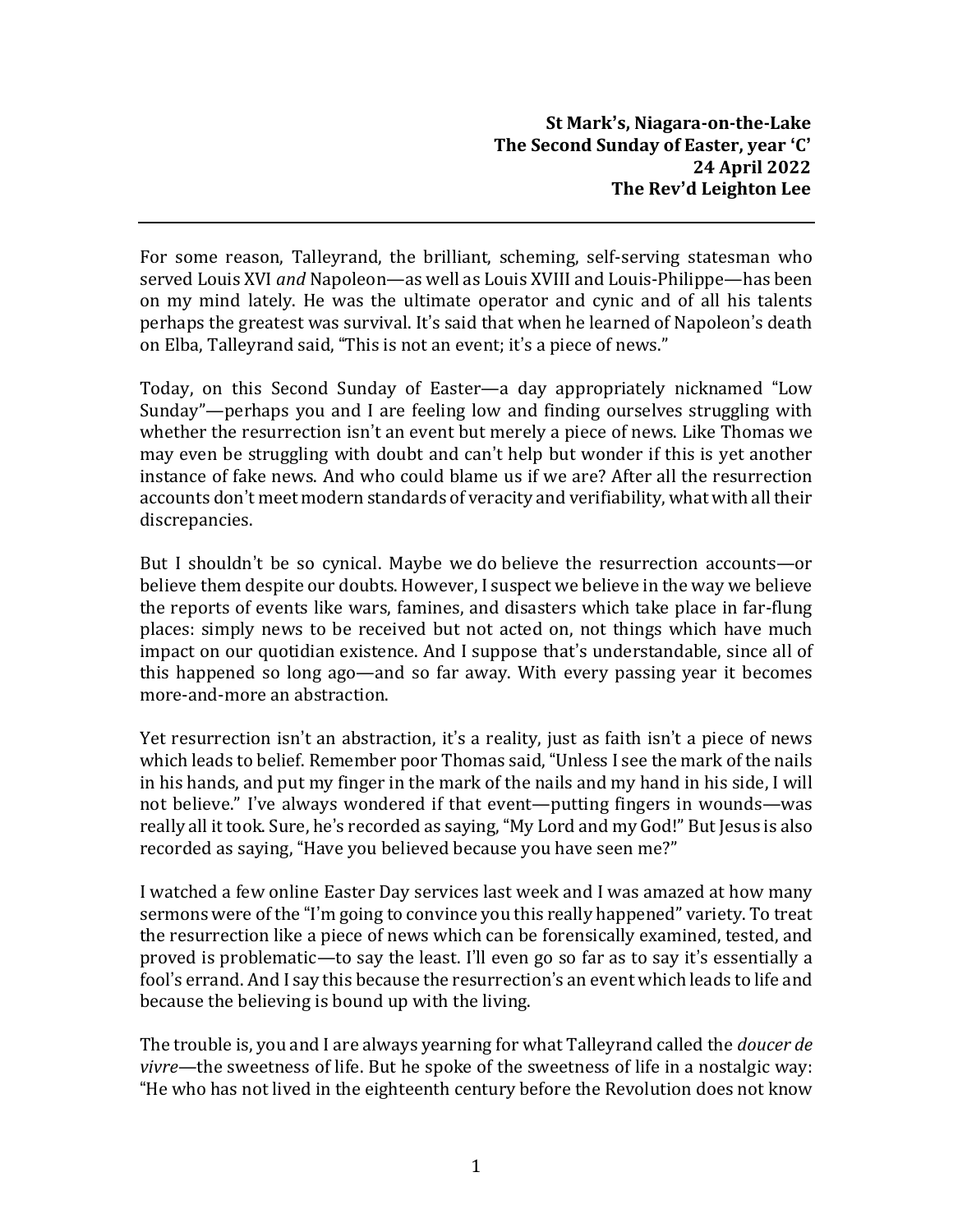the sweetness of life and cannot imagine that there can be happiness in life." These are the sentiments of someone who yearned for the good old days, the days before everything was turned on its head and all of the old familiar routines were swept away. But these are also the sentiments of someone who, despite being a cynical operator, was also a survivor, someone who knew how to adapt and change.

You and I know how quickly life's sweetness can turn sour—be it with a doctor's phone call or a lover's break-up text or the rise in COVID-19 case numbers. We spend much of our lives paralyzed by fear, locked in by grief, and anxious for the future. In moments of pain and angst and doubt, our tendency is to retreat to the sweetness of halcyon days of the past. And this is what Talleyrand was talking about.

So to receive the resurrection as merely a piece of news is, in many ways, to try to move forward by looking in the rear-view mirror. It's to be stuck in the past. It's to be like the disciples in that Upper Room. But to experience it as an event is to be thrust into an uncertain and unsettling future. On Easter Day the whole universe was turned on its head and we must learn to adapt to—and thrive in—this new reality.

You see, resurrection isn't simply something we've been told about but don't experience. It's something we undergo today and every day, and if it all seems so unbelievable maybe it's because we show very little evidence of its power working in us. Easter faith lets go of the past—no matter how sweet—and says a radical "yes" both to the present moment and the future promise. It refuses to succumb to doubt and despair and learns to laugh even in the face of death. It isn't about going to heaven after we die but about making this present hell a little more heavenly.

More and more I've come to think it's this last one which is the most important. Alas, we—and by we, I mean the Church—we have wasted so much time trying to convince folks that the news of the resurrection is reliable when what we should have been doing all along is showing them the power of this event in the here-and-now. You'll notice that the disciples didn't retreat into nostalgia, looking back to the good old days with the Master as they waited for their turn to join him in heaven. No: they set their faces and energy to the future and, in the power of the resurrection, began to remake the world into something resembling a little of the kingdom Jesus died to bring.

The Acts of the Apostles tells the remarkable story of how they went out into the world in the power of the spirit to speak about—and live out—resurrection faith. I think that power was made manifest in how they lived their lives in a new and wholly radical way because they were energized by the awesome power the resurrection event awoke within them. And in that power they stopped looking back with regretful wistfulness at what they'd lost and dared to believe that what was coming to birth was for more precious.

Jesus said, "Have you believed because you have seen me?" Of course not. But maybe people *will* come to believe because they have seen in you and me a radical response to this cosmic event. A response so radical that even in a pandemic-haunted world we